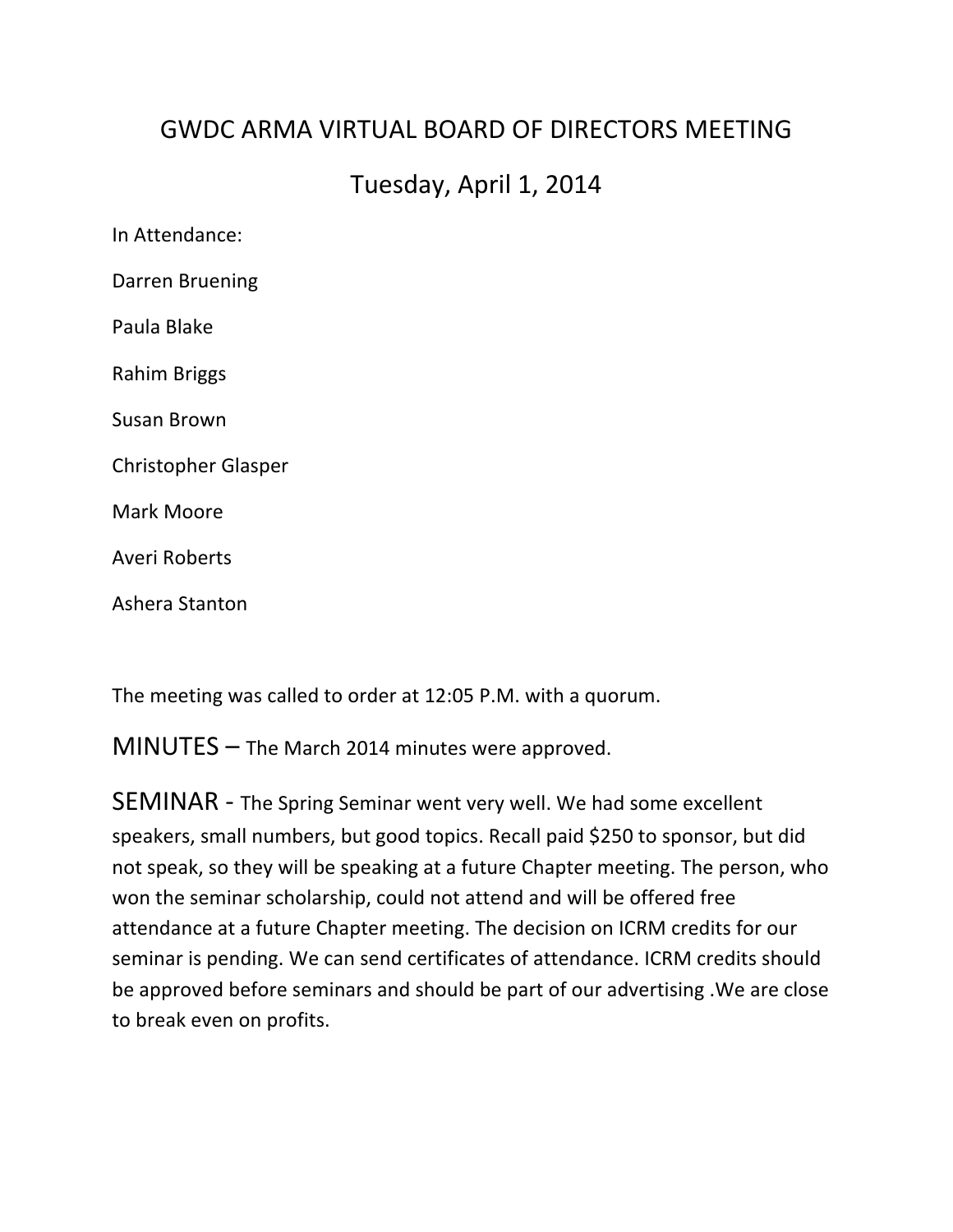PROGRAMS - April 16 Chapter meeting will be at McDermott with Steve Roberts speaking on Engaging Executive Leadership. Proof Point will sponsor and recall will have some handouts.

May meeting at Sidley & Austin with Paxton and BMS-CAT as sponsors

June will be at Bryan Cave

ARMA ROADSHOW  $-$  Thursday, May 8. 2014. We will promote this event, but ARMA Int'l is responsible for everything else. We will have this posted on our calendar, with a link for more info. Angela Putnam won a scholarship for this event.

MEMBERSHIP - Do we have mentors for CRM candidates or IRM links? The Tidewater Chapter has a strong mentoring program and we will get more info from them. We will check the security levels for our GWDC ARMA email addresses, since some BOD members have been getting spam.

**WEBSITE** – The educational presentations have been uploaded. If anyone has employment opportunities, please forward to the Webmaster. The Seminar registration was very easy.

We will add a date stamp on our web updates.

So that we can have a headcount, we will add to our registration page,: "please RSVP on our Chapter Evite, or contact the Membership Chairperson if you did not receive an Evite".

A PayPal link will be added to our Evite.

**OTHER** – Please inform the president whether or not you will remain on the Board for 2014-2015. We have a few slots that will be vacant and will form a Nominations Committee.

Our By-laws have never been finalized. We can change the term limits.

An awards committee has been formed and will submit names for